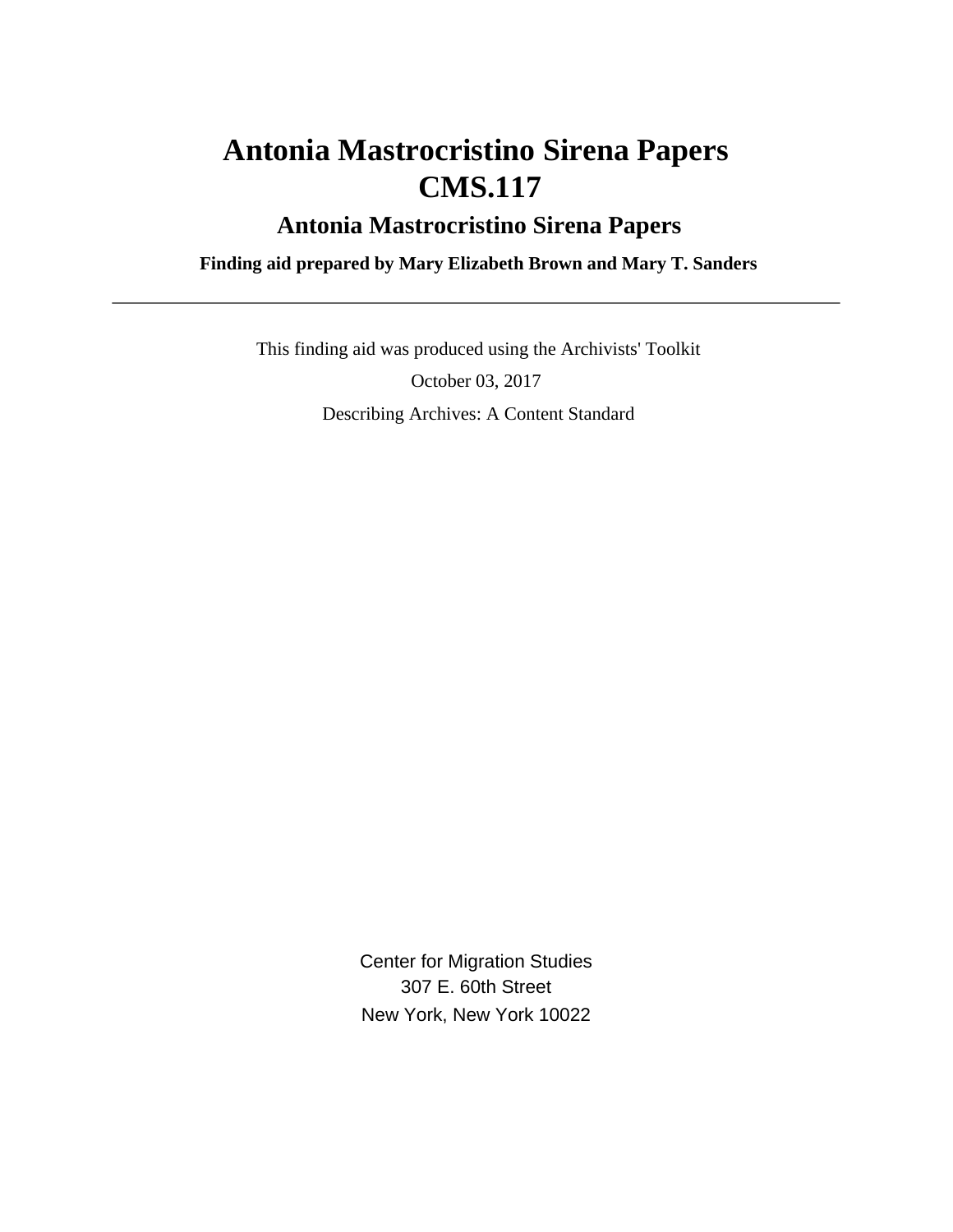# **Table of Contents**

| $Chronological8$ |
|------------------|
|                  |
|                  |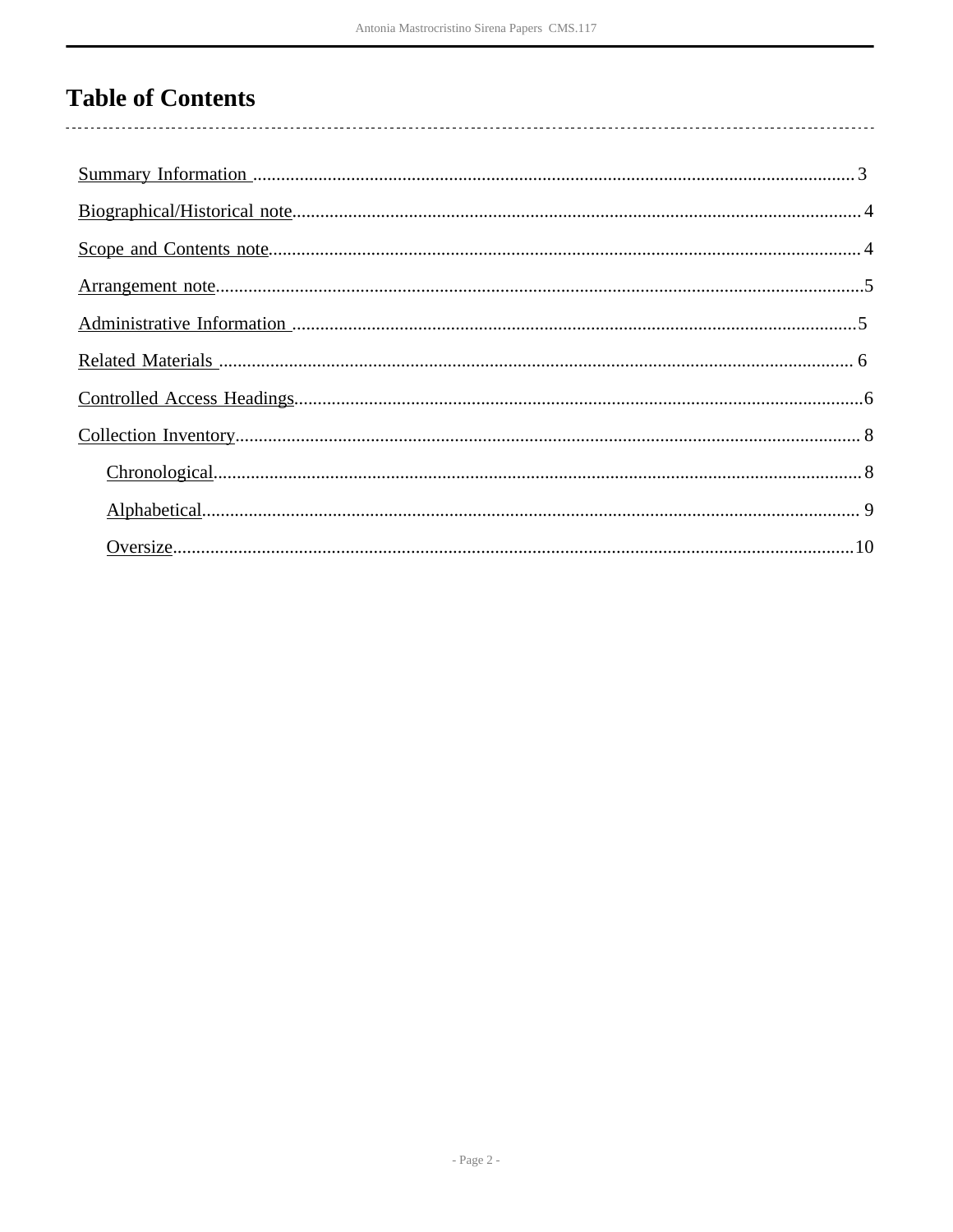# <span id="page-2-0"></span>**Summary Information**

 $\overline{a}$ 

| <b>Repository</b>    | <b>Center for Migration Studies</b>                                                                                                                                                                                                                                                                                               |
|----------------------|-----------------------------------------------------------------------------------------------------------------------------------------------------------------------------------------------------------------------------------------------------------------------------------------------------------------------------------|
| <b>Title</b>         | Antonia Mastrocristino Sirena Papers                                                                                                                                                                                                                                                                                              |
| <b>Date</b>          | 1960-1985                                                                                                                                                                                                                                                                                                                         |
| <b>Extent</b>        | 1.0 Linear feet in two document boxes                                                                                                                                                                                                                                                                                             |
| <b>Location note</b> | CMS.117 is housed at the Center for Migration Studies, 307 East 60th<br>Street, Third Floor, New York, New York, 10022. Some of Sirena's art<br>is also housed there, and at the Provincial House of the Saint Charles<br>Province of the Society of Saint Charles-Scalabrinians, 27 Carmine Street,<br>New York, New York 10014. |
| Language             | English                                                                                                                                                                                                                                                                                                                           |
|                      | Language of Materials note Most of the catalogs, in CMS.117 are in Italian. Newspaper clippings from<br>the 1960s are mostly in Italian. Much of the rest of the collection is in<br>English.                                                                                                                                     |
| <b>Abstract</b>      | CMS.117 covers, via catalogs, newspaper clippings, photographs, posters,<br>and assorted personal files the professional papers of the Italian-American<br>painter Antonia Mastrocristino Sirena, active in New York City, Long<br>Island, and Italy from the 1960s to 1990.                                                      |

#### **Preferred Citation note**

Center for Migration Studies of New York; Antonia Mastrocristino Sirena Papers (CMS.117); Box; Folder.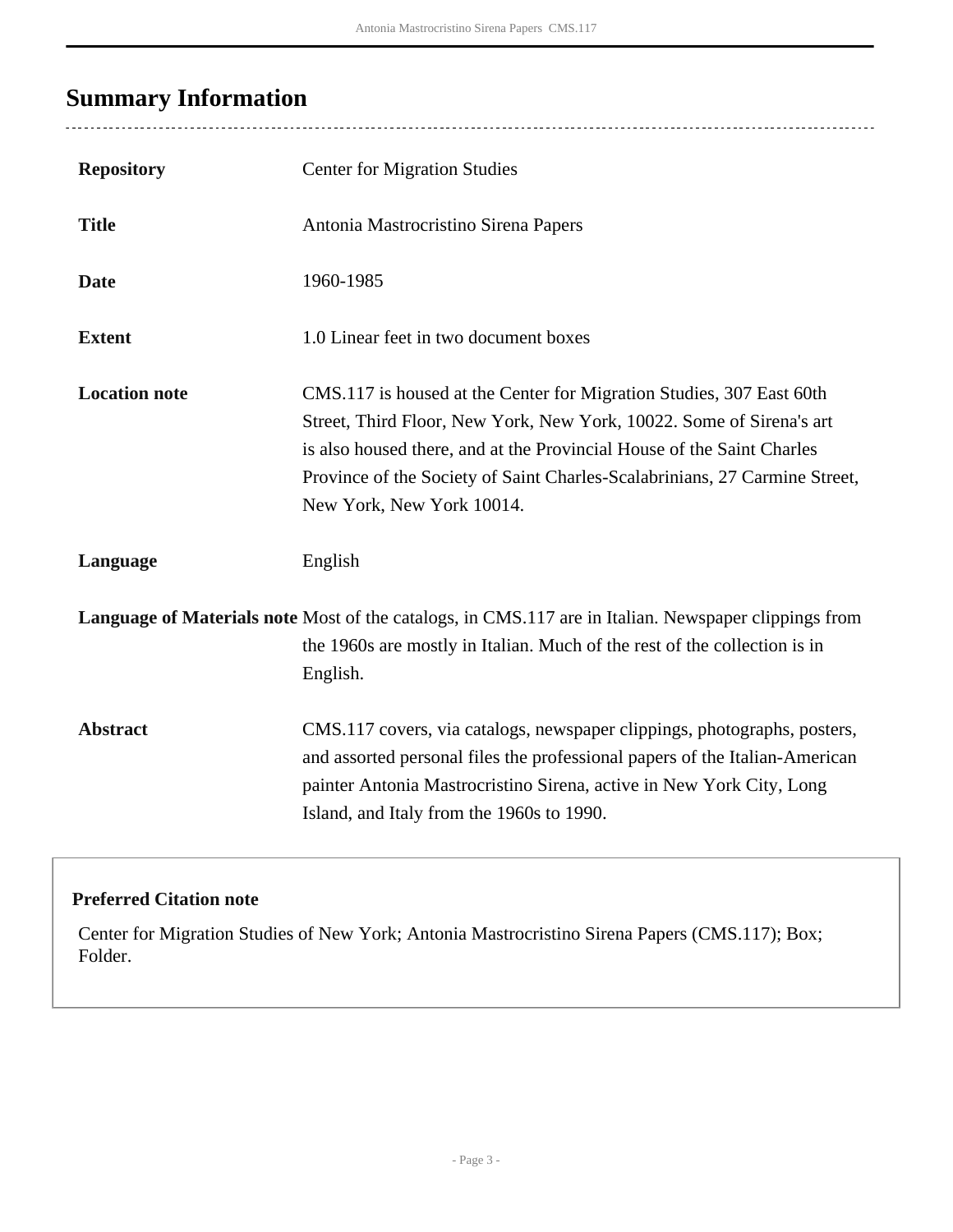## <span id="page-3-0"></span>**Biographical/Historical note**

Information on Antonia Mastrocristino Sirena, who styled herself Sirena, comes mainly from her own biographical notes and from information in her catalogs and newspaper interviews. She is represented in New York City-area newspapers principally through advertisements for her art galleries; she has no locally published obituary.

Sirena started her own story with her birth in White Place, New York, in 1929. Her father died when she was two years old, leading her mother to take Sirena and her eight siblings back to the mother's native Italy. All eight siblings died before the end of World War II. Sirena herself was rescued from a burning train during the war by an opera singer who, noting her four-octave range, trained her to sing grand opera. A year later her teacher died in a bombing raid, but Sirena was able to make her singing debut in Naples at age fourteen. In the last stages of World War II, she was captured by the Nazis and entrained for a concentration camp but escaped into American hands and was able to resume her singing career. In 1947 she returned to New York State, where the Lew Walters Agency represented her professionally, booking singing engagement around the world. She married a real estate broker named Anthony Fanara, whom she met when he sold her a Manhattan apartment. The marriage ended in divorce, but not before it produced a daughter, Margherita.

Her divorce and a near-fatal illness led Sirena to abandon her singing career and seclude herself for five years, during which she taught herself painting, developing a stye she called "Trans-expressionism" and a technique she called "marblization." By 1963 she was living in Merrick, New York, operating an art gallery. She went on to international recognition; she repeatedly told the story of how Picasso himself called her "an artist with a future." Her work appeared in numerous solo shows and many museums, and was purchased for both private and public collections. Suffering from overwork, she went into seclusion for a second, seven-year period, emerging in 1981. to resume her painting career, this time with a gallery in Manhattan. She was also generous with her paintings in this period. The Center for Migration Studies received several when these papers were deposited; they are not an official part of the collection. She also had photographs of herself donating paintings to Pope John Paul II and John Cardinal O'Connor. She died in 2006, and her remaining estate was auctioned off in early 2007.

### <span id="page-3-1"></span>**Scope and Contents note**

CMS.117 documents one phase of the life of Antonia Mastrocristina Sirena, the period from the mid 1960s to 1990 when she was active as a painter of large paintings that usually featured a bright palette and the suggestions of individuals and objects, a style she called "trans-expressionism." The collection also documents only one aspect of Sirena's painting career. There are no paintings and no business records. Rather, the collection focuses on her exhibitions and the critical response to them.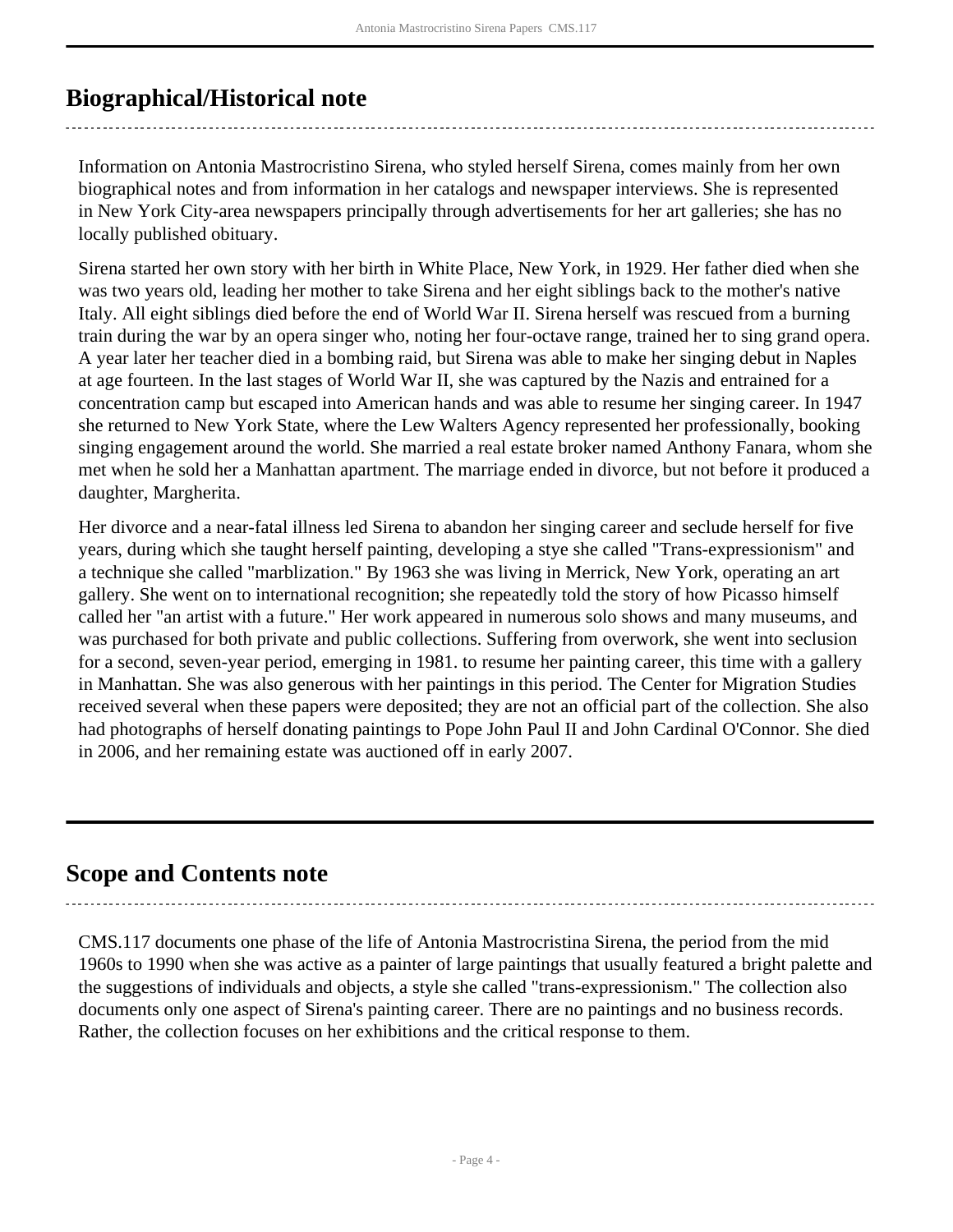Sirena collected programs from many of her exhibits, mostly those in Italy, between the 1960s and the 1980s. These are arranged chronologically in one document box, and are accompanied by posters for two of the exhibits, wrapped separately. She also kept newspaper reviews of her Italian and American exhibits, some in the original newsprint and some in photocopies; these are filed separately according to the type of paper. She also had files on miscellaneous subjects related to her art, including files on her exhibits at the Center for Migration Studies' original Staten Island home in the 1980s.

While it is a small and narrowly focused collection, CMS.117 does touch on many subjects. Sirena was part of the Italian-American community of her day, and a woman artist in an age when women artists were beginning to garner some recognition. She took an intensively spiritual approach to her art, and her collections contains many interviews and reviews calling attention to the role of religion in her life and art. Finally, she was an artist, and part of the art world, reflecting the influences of the abstract painters that came before her, and foreshadowing the combination of artist and public figure that became more important in the 1980s.

### <span id="page-4-0"></span>**Arrangement note**

CMS.117 is arranged into three series as follows:

I. Chronological File

II. Alphabetical File

III. Oversize File

## <span id="page-4-1"></span>**Administrative Information**

#### **Publication Information**

Center for Migration Studies

#### **Conditions Governing Access note**

Open to researchers by appointment.

#### **Conditions Governing Use note**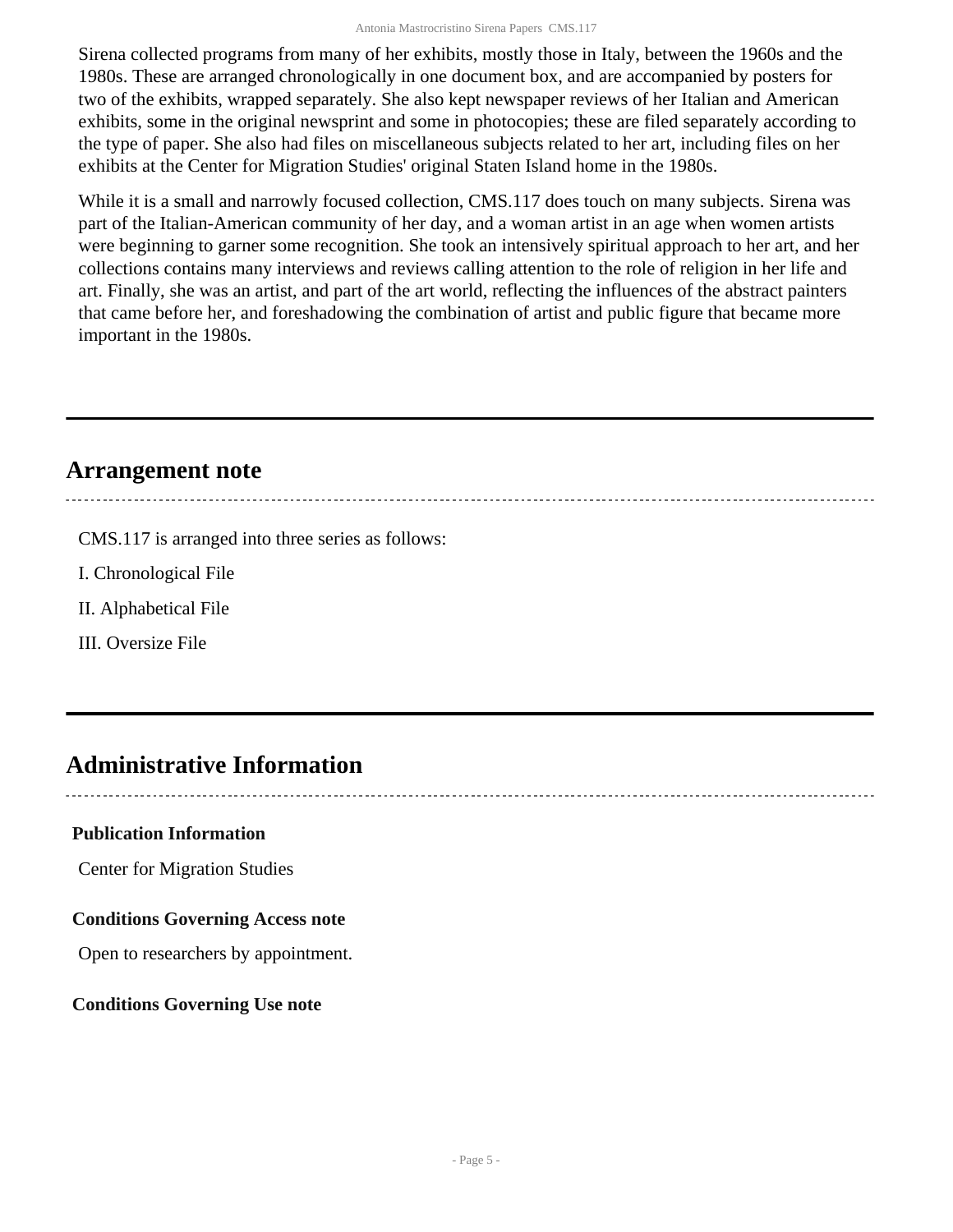The Center for Migration Studies does not hold copyright to all published items in CMS.117. It is incumbent upon the researcher to clear copyrights before use.

#### **Immediate Source of Acquisition note**

CMS.117 was acquired in 1985 directly from Antonia Mastrocristino Sirena.

#### **Processing Information note**

During September 2017 Mary T. Sanders sorted two document boxes of Sirena's papers into the present order. Two oversized items were wrapped separately. The rest of the collection was placed into folders, the folders were labelled and then the collection was returned to the document boxes and the boxes were labeled. Mary Sanders and Mary Brown prepared the finding aid.

### <span id="page-5-0"></span>**Related Materials**

#### **Related Archival Materials note**

CMS.084A contains 3x4" color glossy prints of Sirena's artwork found at the Center for Migration Studies in the mid 1990s, when it was located at 209 Flagg Place, Staten Island, New York 10304.

### <span id="page-5-1"></span>**Controlled Access Headings**

**Geographic Name(s)**

• Italian American Women |New York (State) |New York

#### **Personal Name(s)**

• Sirena, Antonia Mastrocristino, 1929-2006

**Subject(s)**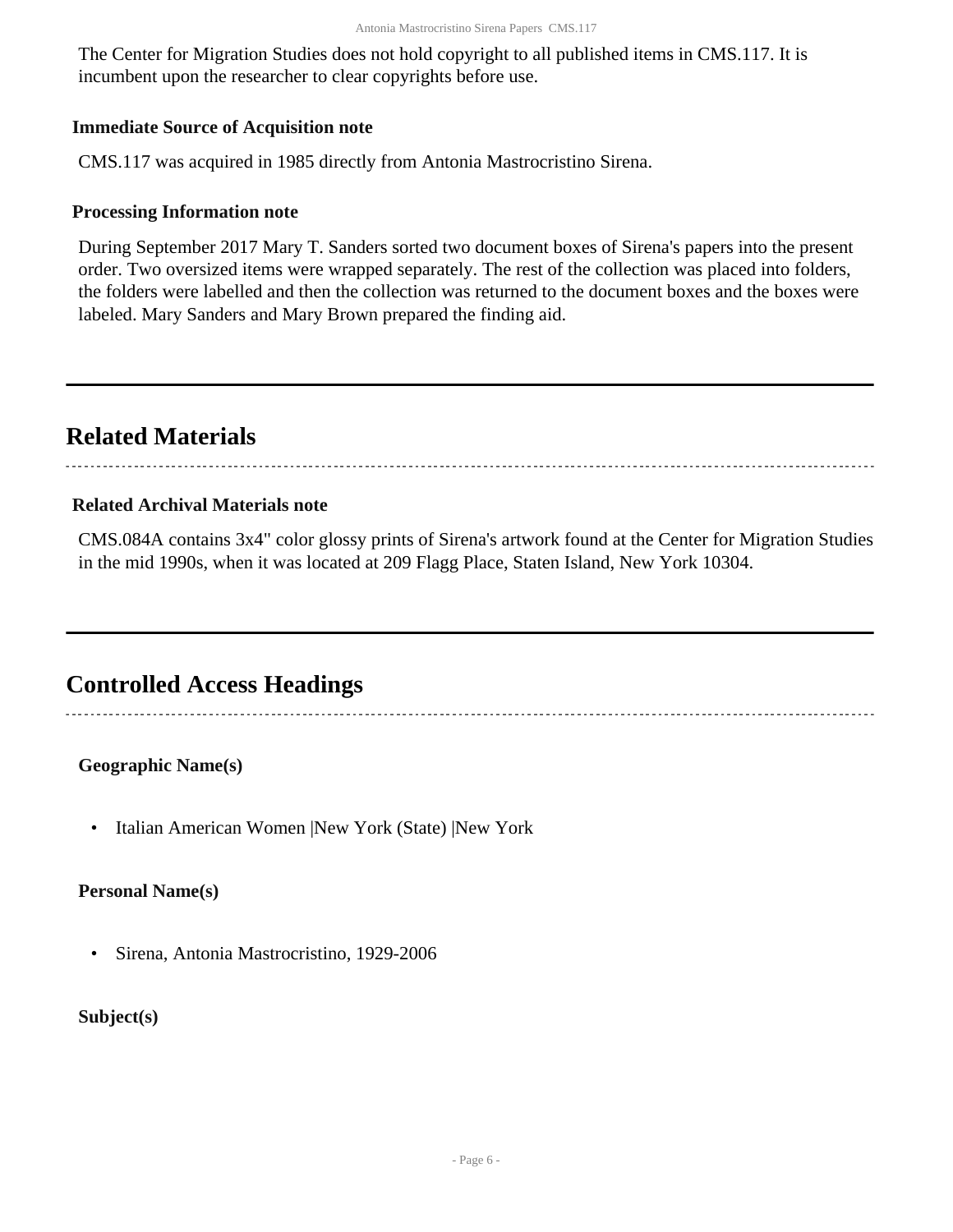• Italian American artists.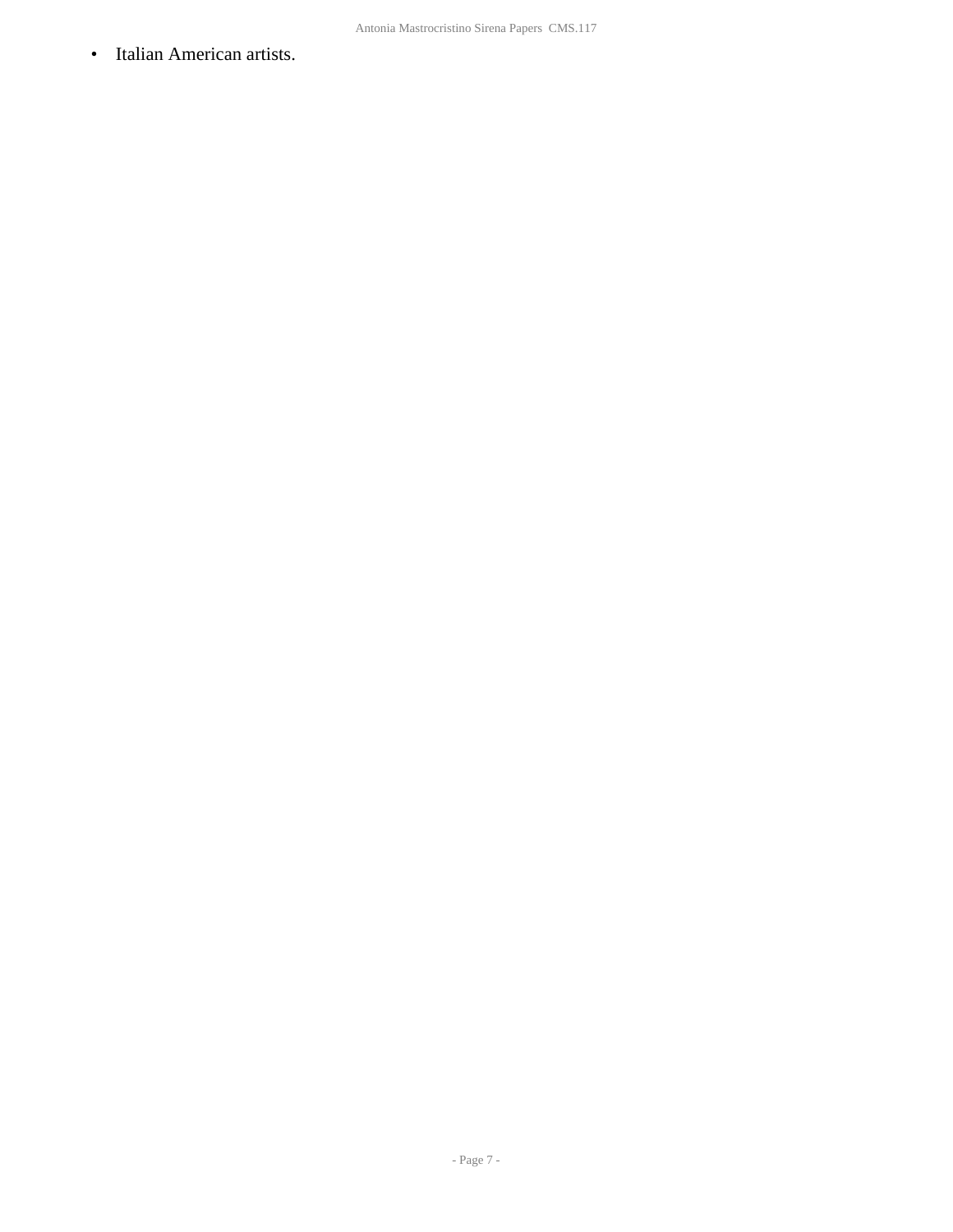# <span id="page-7-0"></span>**Collection Inventory**

<span id="page-7-1"></span>

| Chronological      |              |                |
|--------------------|--------------|----------------|
|                    | <b>Box</b>   | Folder         |
| Chronological 1965 | $\mathbf{1}$ | $\mathbf{1}$   |
| Chronological 1966 | $\mathbf{1}$ | $\overline{2}$ |
| Chronological 1967 | $\mathbf{1}$ | $\mathfrak{Z}$ |
| Chronological 1968 | $\mathbf{1}$ | $\overline{4}$ |
| Chronological 1969 | $\mathbf{1}$ | 5              |
| Chronological 1970 | $\mathbf{1}$ | $6\,$          |
| Chronological 1971 | $\mathbf{1}$ | $\overline{7}$ |
| Chronological 1971 | $\mathbf{1}$ | $8\,$          |
| Chronological 1973 | $\mathbf{1}$ | 9              |
| Chronological 1980 | $\mathbf{1}$ | $10\,$         |
| Chronological 1981 | $\mathbf{1}$ | $11\,$         |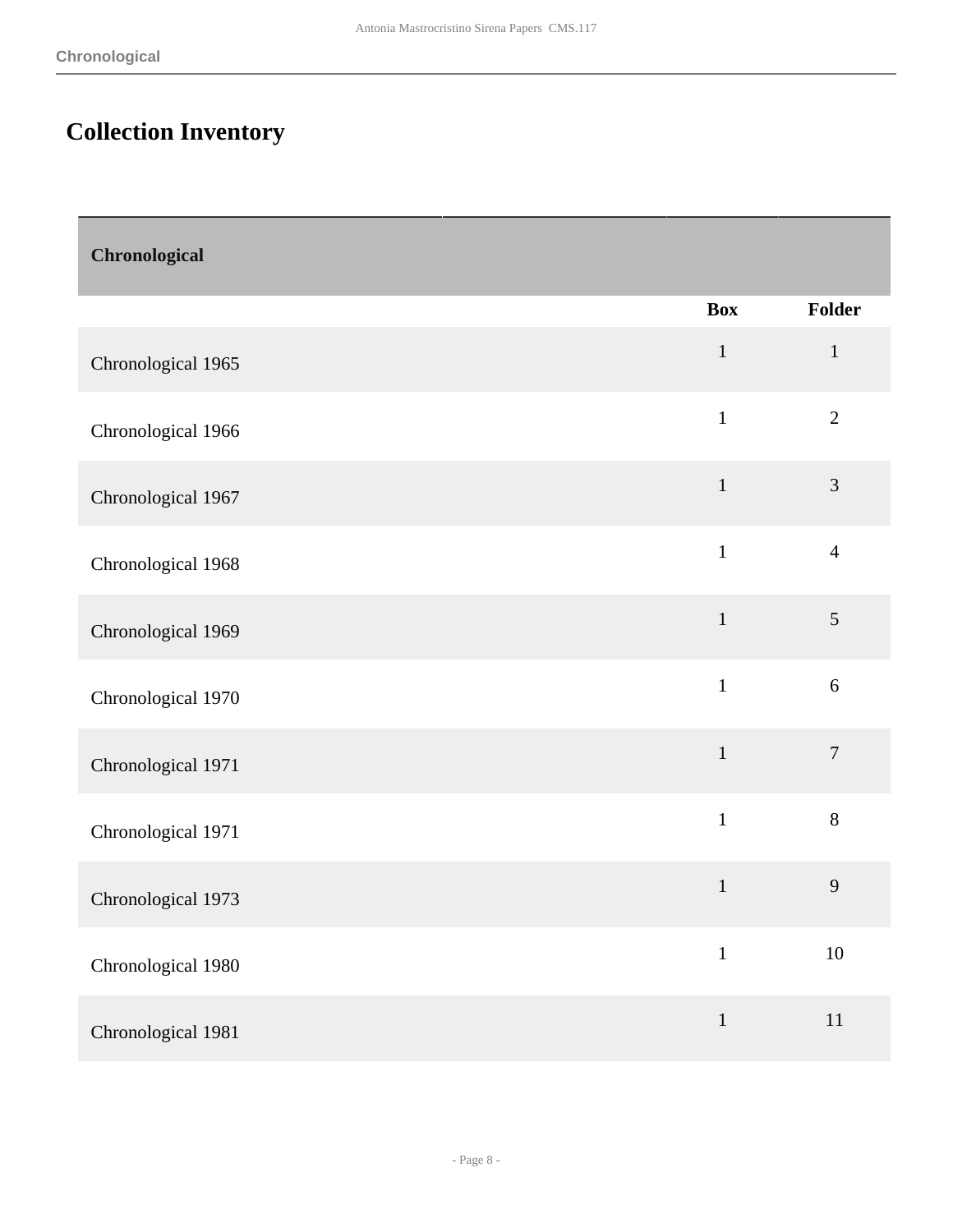<span id="page-8-0"></span>

| Chronological 1982                            | $\mathbf{1}$   | 12             |
|-----------------------------------------------|----------------|----------------|
| Chronological 1983                            | $\mathbf{1}$   | 13             |
| Chronological 1985                            | $\mathbf{1}$   | 14             |
| <b>Alphabetical</b>                           |                |                |
|                                               | <b>Box</b>     | Folder         |
| <b>Biographical Notes undated</b>             | $\overline{2}$ | $\mathbf{1}$   |
| Center for Migration Studies Art Exhibit 1981 | $\overline{2}$ | $\overline{2}$ |
| Center for Migration Studies Gala 1985        | $\overline{2}$ | 3              |
| <b>Gallery Publications undated</b>           | $\overline{2}$ | $\overline{4}$ |
| Invitations                                   | $\overline{2}$ | 5              |
| Newspaper Clippings 1960-1969                 | $\overline{2}$ | 6              |
| Newspaper Clippings 1970-1979                 | $\overline{2}$ | $\tau$         |
| Newspaper Clippings 1980-1985                 | $\overline{2}$ | 8              |
| Newspaper Clippings undated                   | $\sqrt{2}$     | $\overline{9}$ |